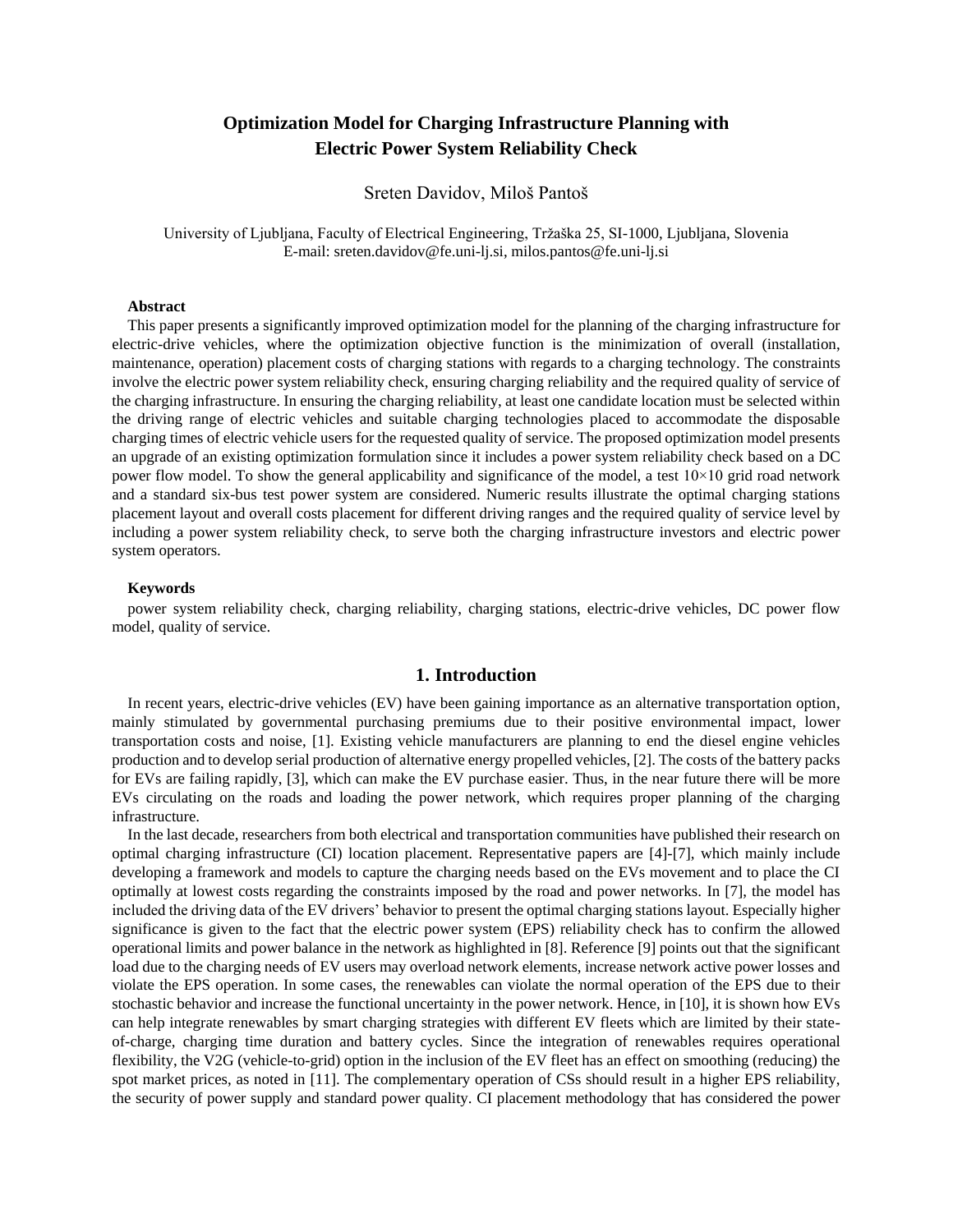quality at distribution level is presented in [\[12\],](#page-8-9) by executing a hybrid optimization algorithm and an area distribution system as case study. However, an inadequate CSs location selection and connection to the power grid can straightforwardly lead to the power supply shortage. EV users' charging needs can overlap with daily load peaks or the EPS load increase during critical network switching conditions. The power shortage may be compensated by increasing generation outputs; however, it will consequently push the EPS to its reliability margins, which will eventually end with an EPS element outage[, \[13\].](#page-8-10) Alternatively, an optimal EVs charging scheduling can be employed as solution to flatten the "duck curve", as shown in [\[14\]](#page-8-11)[-\[17\].](#page-8-12) According to [\[16\],](#page-8-13) there were used pre-timed charging schedules to characterize the potential for carbon dioxide emission reductions across charging characteristics, regional driving, and marginal energy generation trend. Another option different from charging scheduling is to involve a hierarchical framework for a coordinated charging of EVs as shown i[n \[18\].](#page-8-14)

The closes references to the research presented in this paper are [\[19\]-](#page-8-15)[\[21\],](#page-9-0) since they elaborate optimization models where the objective function is set on minimizing the overall placement cost of the CI by simultaneously considering both the reliability of the EPS and the road network, which can be proceeded to calculate the lines' outage criticality. The EV driving range and a flow-capturing method are included to find the charging demand needs. In this paper, in heading [2.2,](#page-5-0) the EPS reliability check is involved in the model by using the LP formulation to set a DC model for the power flows calculation. In conclusion, the models shown in [\[19\]-](#page-8-15)[\[21\],](#page-9-0) address the reliability of the EPS; still, they do not offer a model that includes both the charging reliability of the CI and the requested Quality of Service (QoS) by the EV users, as these additional constraints, as latter shown, affect the final CSs selection and placement costs.

The main purpose of this paper is to help network operators to acknowledge about the lines' outage criticality by integrating the EPS reliability check and to show to CI investors the optimal CSs location selection. Therefore, new, more comprehensive model is proposed followed by a ranking procedure. The ultimate goal to come more closely to reality of CSs placement and to provide valuable information for the CI investors and network operators.

Among the recently published papers, [\[22\]](#page-9-1) presents an optimization model for CS placement in order to minimize the overall cost by satisfying the charging reliability and the QoS expected by EV owners/drivers. These two key performance indicators (KPI) are noted as following: Charging reliability of the CI is a criterion, defined as selecting at least one location within the driving range of EVs, with the purpose to exceed their mobility limitation, [\[22\].](#page-9-1) The QoS is defined as a measure that considers the disposable charging time of EV users needed to complete their planned trips, [\[22\].](#page-9-1)

The following facts served as incentives for the research presented in this paper:

- the implementation of the EPS reliability check into the previously developed model for optimal CSs placement at minimal cost, fully elaborated in [\[22\].](#page-9-1) EPS reliability check is another KPI, defined as a criterion to evaluate the operational limits of the elements and keep the power-flow balance in the EPS with the newly placed CSs of different charging technology to satisfy the EVs charging demand. The literature overview above shows that scarce attention has been given to the issue of involving the EPS reliability check alongside the requested QoS and ensuring the CI charging reliability to help network operators to acknowledge the lines outage criticality, where if ranked, further network activities can be planned such as reconstruction, reinforcement etc.;
- the increasing interdependency of CSs operation and the EPS reliability due to the mass adoption of EVs, [\[23\];](#page-9-2)
- CI planners' and EPS operators' concerns for their coordinated operation and networks expansion resulting in a reliable power supply;
- the required consideration of the EPS elements' operational limits and discrepancy balance in order to provide a reliable power supply;
- the necessity to incorporate an integrated model of the EPS and road network as an essential precondition for future expansion planning;
- the necessity to engage cost-efficient methodologies that can comprise large-scale interdependent EPSs and road networks.

Thus, the main scientific contributions of this paper, and hence improvements with regards t[o \[19\]](#page-8-15)[-\[21\],](#page-9-0) include:

- A proposal for an improved optimization model for CSs placement based on the model presented in [\[22\].](#page-9-1) Additional improvement with regards to that model, is incorporation of EPS reliability check based on the DC power-flow equations in order to ensure that the EPS operates within the operational limits and provides a sufficient supply to the system load and fulfils the EVs charging needs. Up until now, there is no model that incorporates the EPS reliability check while meeting the requirements of the EV users with respect to their requested QoS and driving range.
- Comparison of the reference and improved model regarding the placement costs, selected locations and number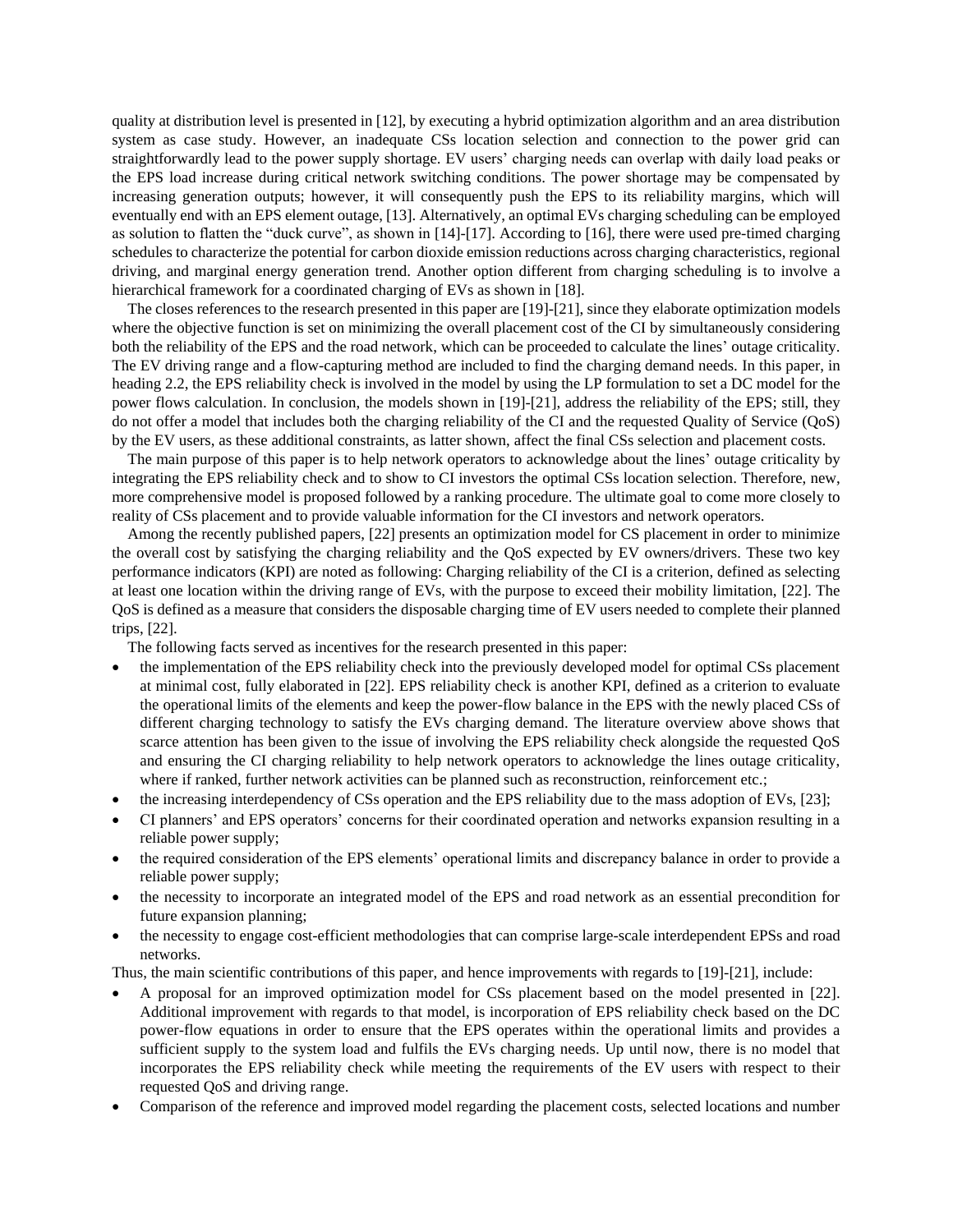of selected locations for different case scenarios of the driving range and QoS.

The remaining sections of the paper are organized as follows: a detailed explanation of the improved optimization expansion planning procedure for CSs placement considering the EPS reliability check is presented in Section [2,](#page-2-0) while Sectio[n 3](#page-6-0) presents the numerical results. Finally, the conclusion drawn from this paper is discussed in Section [4.](#page-7-0)

# <span id="page-2-0"></span>**2. Optimization Model for Charging Infrastructure Planning with Electric Power System Reliability Check**

[Figure 1](#page-11-0) presents the proposed optimal expansion planning procedure for CSs placement considering the EPS reliability check, which latter serves to rank the lines' outage by their criticality.

Input data includes the models of the EPS and the road network, a set of charging technologies and costs, EV trajectories and the requested QoS level. The road network is presented as discrete set of candidate location points, as shown in Subsection [2.1.1.](#page-2-1) The formation of sets representing EV drivers' trajectories is explained in detail in Subsection [2.1.2.](#page-2-2) The traffic flow weights represent the number of EVs passing through a candidate location in the modelled road network. Weight identification is shown in detail in Subsection [2.1.3.](#page-2-3)

The EV driving range is a key factor for determining the locations of CSs necessary for completing longer trips, as presented in [\[22\].](#page-9-1) Therefore, Subsection [2.1.4](#page-3-0) elaborates the formation of the charging reliability criterion. Charging technologies and their charging powers are elaborated in Subsection [2.1.5,](#page-4-0) while Subsectio[n 2.1.6](#page-4-1) presents the overall (installation, maintenance, operation) costs for placing a charging technologies type at a candidate location in the road network. A detailed elaboration for the requested QoS of the CI is presented in Subsection [2.1.7.](#page-4-2) The modelling of the EPS reliability check is described in Subsection [2.1.8.](#page-4-3)

Following the input data preparation, the proposed optimization model for CSs placement planning with the EPS reliability check is executed. Consequently, the numeric results show the optimal CSs placement plan.

## <span id="page-2-4"></span>*2.1. Input data preparation*

<span id="page-2-1"></span>The input data preparation is the first step of the optimization procedure for CSs placement that involves the definition of tasks presented in Subsections [2.1.1](#page-2-1) - [2.1.8.](#page-4-3)

## *2.1.1. Road network discretisation*

One of the main characteristics of this paper is a simple representation of candidate locations in the road network. The *i*-th candidate location point or the *m<sup>i</sup>* is an element of the *M* finite set of *I* candidate locations, defined as follows:

$$
M = \{m_1, m_2, \dots, m_i, \dots, m_I\}; \ i = 1, 2, \dots, I
$$
 (1)

### *2.1.2. Mobility behaviour*

<span id="page-2-2"></span>EV users follow certain spatial and temporal trajectory patterns, based on their daily habits and transportation needs. These trajectories can be stochastically derived and thus by using a trajectory reduction procedure, reduced to a specific number of trajectories to be used in the optimization procedure, as shown [\[24\].](#page-9-3) Therefore, for the EV users, their mobility behavior can be represented by driven trajectories at defined time instances to be included in the optimization procedure.

Hence, the individual EV user mobility behavior is noted as follows:

$$
N_{v,t} = \left\{ n_{v,1,t}, n_{v,2,t}, ..., n_{v,j,t}, ..., n_{v,J_{v,t},t} \right\};
$$
  
\n
$$
\forall v = 1, 2, ..., V; \forall t = 1, 2, ..., T
$$
 (2)

where  $N_{\nu,t}$  is the set representing the *v*-th EV trajectory within the modelled road network at the *t*-th time instance, while  $n_{v,i,t}$  is the *j*-th element of the finite set of the EV trajectory. The overall number of observed time instances is noted with *T* time instances.  $J_{v,t}$  stands for the *v*-th EV and the overall number of elements of the trajectory at the *t*-th time instance, while *V* is the total number of EVs.

## *2.1.3. Traffic load weights identification*

<span id="page-2-3"></span>The traffic load weight represents the number of EVs passing through a candidate location in the modelled road network. It can be identified by analyzing the mobility behavior of EV drivers. In the previous sections, the road network and the trajectories of movement of the EVs are defined as sets, which makes it easy to derive the traffic load weight for candidate locations in the road network. To calculate the weights, the following coefficient is defined: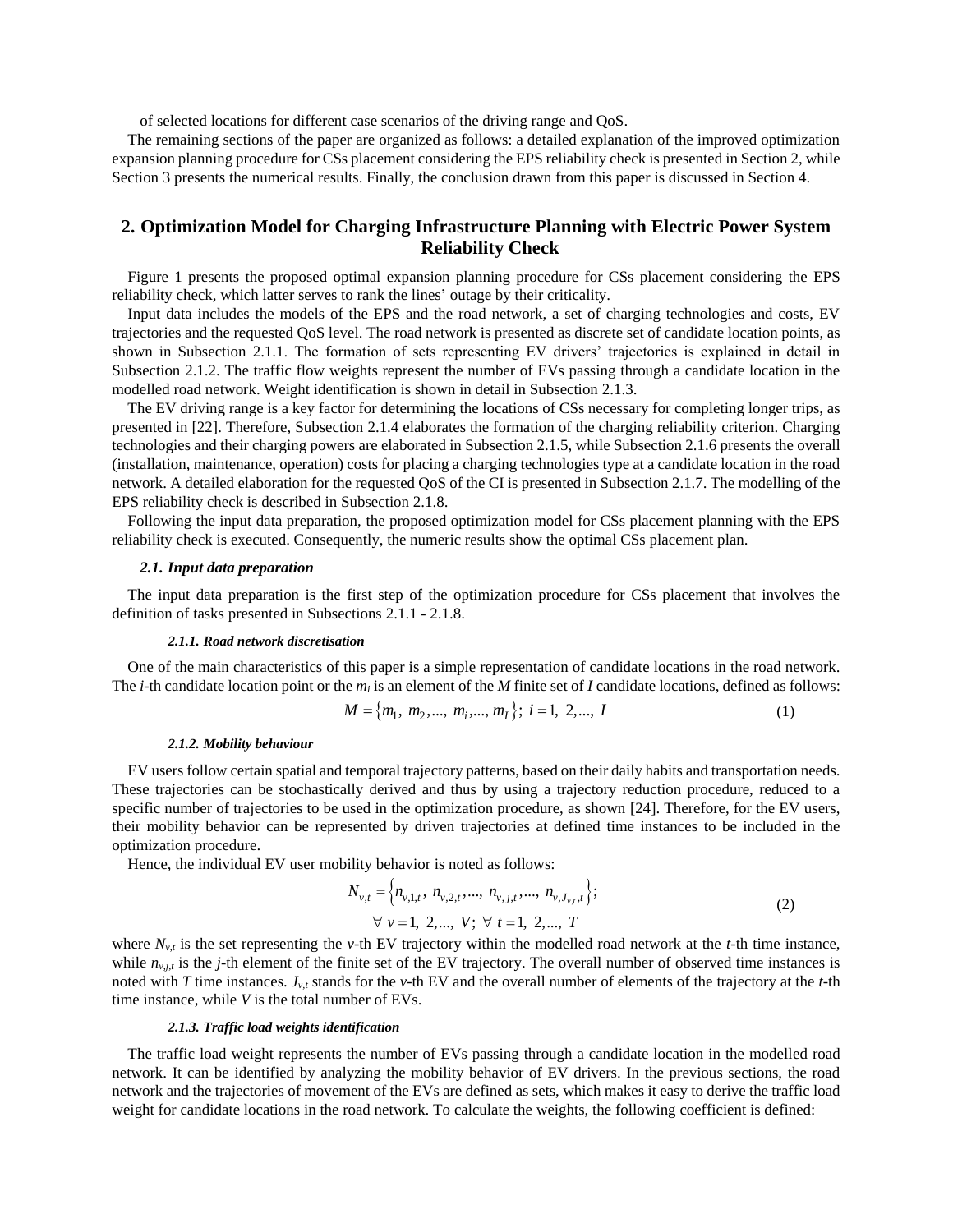$$
W_{i,t} = \begin{cases} 1, & \text{if } m_i \in N_{v,t} \\ 0, & \text{otherwise} \end{cases}; \forall t = 1, 2, ..., T; \forall v = 1, 2, ..., V; i = 1, 2, ..., I
$$
 (3)

where the *W<sub>i,t</sub>* coefficient takes the value of 1, if the *i*-th candidate location point is part of the set of trajectory of the *v*-th EV at the *t*-th time instance, otherwise it equals 0. The weight of the *i*-th candidate location point for placing a CS, expressed by  $w_i$ , is calculated as the sum of  $W_{i,i}$  coefficients in the observed optimization period with the *T* time instances, noted as:

<span id="page-3-3"></span>
$$
w_i = \sum_{t=1}^{T} W_{i,t}; \ \forall \ i = 1, 2, ..., I
$$
 (4)

#### *2.1.4. Charging reliability of the charging infrastructure*

<span id="page-3-0"></span>Since the main disadvantage of EVs in comparison to conventional vehicles is their short range, which, if seen from the CI planners' perspective, can be exceeded by placing CSs at locations that are within the range of EVs and will ensure unlimited mobility. Based on this logic, the general methodology for the charging reliability principle is elaborated in detail in [\[22\],](#page-9-1) where the charging reliability of the CI is dependent on the EV driving range or  $R<sub>v</sub>$ . The well-known Euclidean distance, [\[25\],](#page-9-4) is used as a distance measurement for determining which candidate locations should be placed in the road network. In addition, the Euclidean distance measurement, *ξ,* is defined as follows:

$$
\xi = \sqrt{(m_i - n_{v,j,t})_{dx}^2 + (m_i - n_{v,j,t})_{dy}^2};
$$
  
\n
$$
m_i \in M; n_{v,j,t} \in N_{v,t}
$$
\n(5)

where *ξ* is the Euclidean distance between the *i*-th candidate location point or *m<sup>i</sup>* and the *v*-th EV, the *j*-th trajectory set element at the *t*-th time instance or  $n_{v,i,t}$ . The *dx* and *dy* values represent the coordinate directions.

The elements that are part of the sets computed in terms of the Euclidean distance between the trajectory set element  $n_{v,j,t}$  and the candidate location  $m_i$  are noted with  $S_{v,j,t}$ , which is defined as follows:

$$
S_{v,j,t} = \{m_i \in M : \xi \le R_v\};
$$
  
\n $j = 1, 2, ..., J_{v,t}; \forall v = 1, 2, ..., V;$   
\n $\forall t = 1, 2, ..., T$  (6)

In [\(6\),](#page-3-1) the elements of the finite set  $S_{v,i,t}$  represent all candidate locations in the road network,  $m_i$ , which meet the distance criterion  $\zeta \le R_v$  for the *v*-th EV at the *t*-th time instance. To provide a more straightforward notation of candidate locations, the Boolean coefficient, i.e. *ai,v,j,t*, which is equivalent to the set defined in [\(6\),](#page-3-1) is applied.

<span id="page-3-2"></span><span id="page-3-1"></span>
$$
a_{i,v,j,t} = \begin{cases} 1, & \text{if } \xi \le R_v \\ 0, & \text{otherwise} \end{cases}
$$
 (7)

The  $a_{i,v,i,t}$  coefficient in [\(7\)](#page-3-2) notes whether the distance from the *i*-th candidate location to the *j*-th trajectory set element for the *v*-th EV at the *t*-th time instance falls within the scope of the defined distance criterion, *ξ* ≤ *Rv*. If this criterion is met, the *ai,v,j,t* coefficient takes the value of 1, otherwise its value equals 0.

With respect to the current development of battery technologies, this paper assumes that the formation of sets i[n \(6\)](#page-3-1) according to a Euclidean distance measurement satisfies the well-known 'distance to empty' criterion[, \[26\].](#page-9-5) According to this definition, the complete charging reliability of a CI is achieved when a location is selected within the driving range of the EVs considered in the planning of the CI. The elements of the individual Sv, j, t set would thus represent those candidate locations that fulfil the given distance criterion (i.e.  $\xi \leq Rv$ ). In order to explain the charging reliability clearly, a simple example is presented in [Figure 2,](#page-11-1) which assumes that an EV wishes to go from point A to point B, as shown in [Figure 2\(](#page-11-1)a). In the present paper, the notation of the circle center is introduced as a location of the  $CS$ , while the radius of the circle represents the driving range of the EV[. Figure 2\(](#page-11-1)a) shows that the end point B cannot be reached by starting from point A due to the range limitation of the EV. In order to achieve conceptuality and make the example clearer, it is presumed that the battery of the EV is fully charged at point A. The EV driver would then drive a distance equal to the driving range and run out of charge, i.e. the EV would not complete the intended trip. [Figure](#page-11-1)  [2\(](#page-11-1)b) shows a CS, which is placed at the end point B. Yet again, the EV starting from A would not reach B, since it can only drive for a distance equal to the driving range value and would run out of charge before arriving to end point B. In addition, the charging reliability is not ensured in this case, which means that no CS is placed at a location that can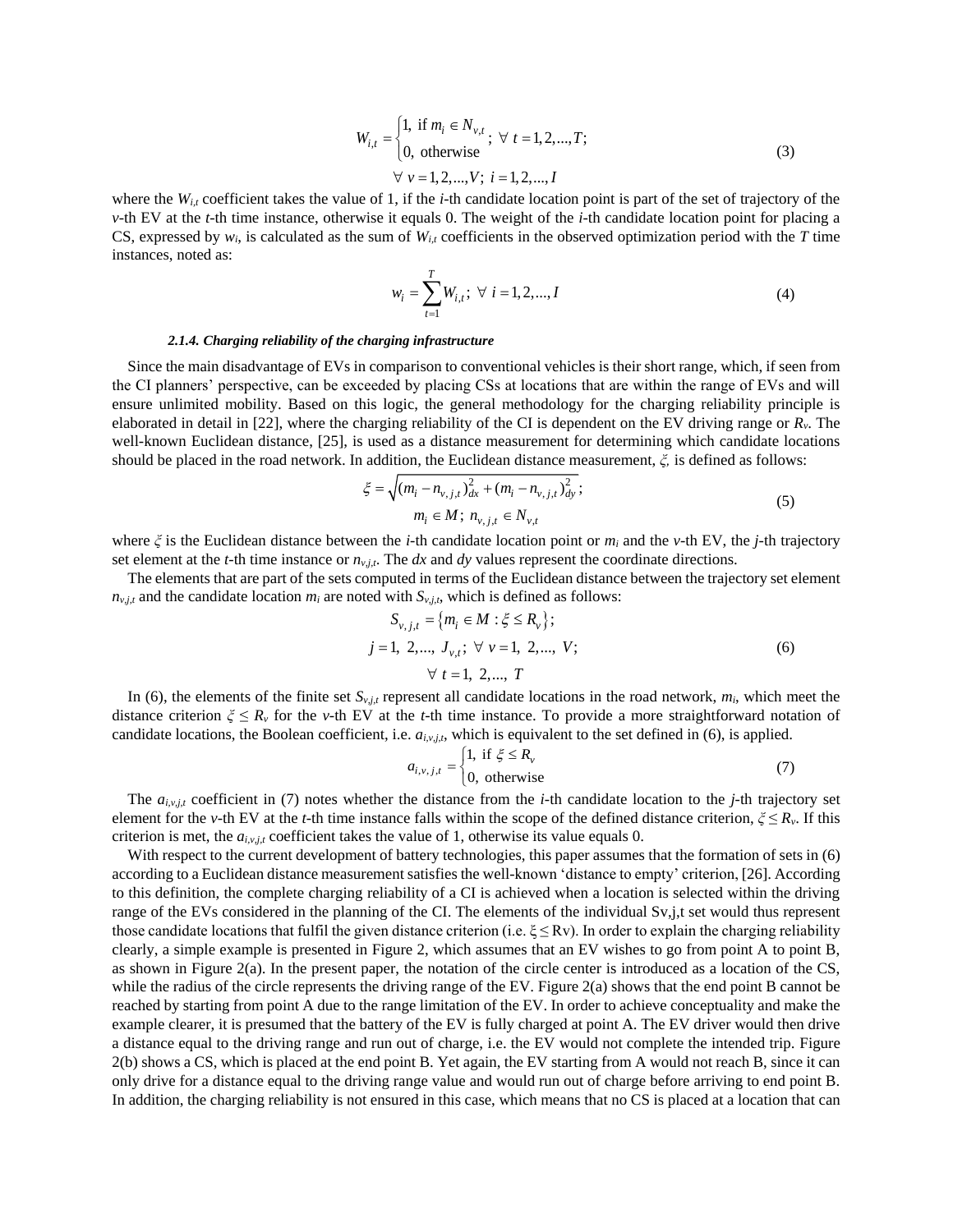be reached within the driving range[. Figure 2\(](#page-11-1)c) demonstrates the principle, which is the basis for ensuring the charging reliability of the CI. Starting from point A, a CS2 is placed within the driving range of the EV, so it can reach point B and thus complete the trip. The centers of overlapping circles represent the location of charging stations.

## *2.1.5. Charging technologies*

<span id="page-4-0"></span>The charging technology dictates the charging time, since higher charging powers can provide shorter charging times. Equation [\(8\)](#page-4-4) notes the charging time of a charging technology for a travelling distance equal to the EV driving range:

<span id="page-4-4"></span>
$$
L_{k,v} = CT_k / R_v ;
$$
  
\n
$$
\forall v = 1, 2, ..., V; \forall k = 1, 2, ..., K
$$
 (8)

where  $CT_k$  is the charging time using the k-th charging technology to reach a distance equal to the initial EV driving range, i.e. *Rv*.

<span id="page-4-1"></span>The charging power of the *k*-th charging technology is  $P_k$ . This is the plug-in active power if the *k*-th charging technology is installed at a candidate location. This parameter is factored in the EPS reliability check.

## *2.1.6. Costs for placing a charging station*

The overall (installation, maintenance, operation) costs for placing a CS at a candidate location vary and are predominately dependent on the candidate charging technology to be installed. In this paper, the overall costs for placing the *k*-th charging technology at the *i*-th candidate location in the road network are noted with *ci,k*.

#### *2.1.7. Quality of Service of the charging infrastructure*

<span id="page-4-2"></span>The QoS of the CI is profoundly elaborated in [\[22\].](#page-9-1) In this paper, the same definition is used. Therefore, the requested *QoS<sup>v</sup>* for the *v*-th EV driver is defined as follows:

$$
QoS_v = DCT_v/D_v; \ \forall \ v = 1, 2, ..., V
$$
 (9)

<span id="page-4-3"></span>where  $DCT_v$  stands for the overall disposable charging time of the  $v$ -th EV driver necessary to reach the overall travel distance *Dv*.

#### *2.1.8. DC power flow equations*

The EPS model is based on equations for the direct current (DC) power-flow calculations which are convenient for the EPS reliability check and defined with the following equations:

$$
\mathbf{A} \cdot \mathbf{P} \mathbf{G} - \mathbf{B} \cdot \mathbf{P} \mathbf{D} - \mathbf{W} \cdot \mathbf{P} \mathbf{L} = \mathbf{0} \tag{10}
$$

$$
PL_r = \frac{\theta_{m,r} - \theta_{n,r}}{x_r}; \ \forall \ r = 1, 2, ..., R
$$
 (11)

$$
|PL_r| \le PL_r^{\max}; \ \forall \ r = 1, 2, ..., R
$$
 (12)

$$
PG_{g}^{\min} \le PG_{g} \le PG_{g}^{\max}; \ \forall \ g = 1, 2, ..., G
$$
 (13)

<span id="page-4-10"></span><span id="page-4-9"></span><span id="page-4-8"></span><span id="page-4-7"></span><span id="page-4-6"></span><span id="page-4-5"></span>
$$
\theta_{ref} = 0 \tag{14}
$$

Equation [\(10\)](#page-4-5) notes the power-flow balance in the EPS. **A** is the bus-generation unit incidence matrix, while **PG** represents the matrix of generator unit outputs. **B** stands for the bus-electric load incidence matrix, while **PD** is the matrix of bus electric loads. **W** represents the bus-transmission line incidence matrix, **PL** denotes the matrix of power flows, while **0** is the vector of zeros. *R* stands for the overall number of lines, while *G* stands for the overall number of generators in the EPS.

**PD** is the matrix that comprises the *PDq* elements and is defined as follows:

$$
PD_q = PD_0 + \sum_{i \in \Gamma_q} \sum_{t \in \Phi} \sum_{k \in \Theta} P_k \cdot x_{i,t,k};
$$
  

$$
\forall q = 1, 2, ..., Q
$$
 (15)

 $PD_0$  stands for the base EPS load connected on the *q*-th bus.  $P_k$  denotes the charging power of the *k*-th candidate charging technology. *Γq* is the subset of candidate locations connected to the *q*-th bus, while *Φ* and *Θ* are the subsets denoting the time instances over the optimization period of the *T* time instances and the *K* candidate charging technologies of the connected candidate locations to the *q*-th bus, respectively. *Q* stands for the overall number of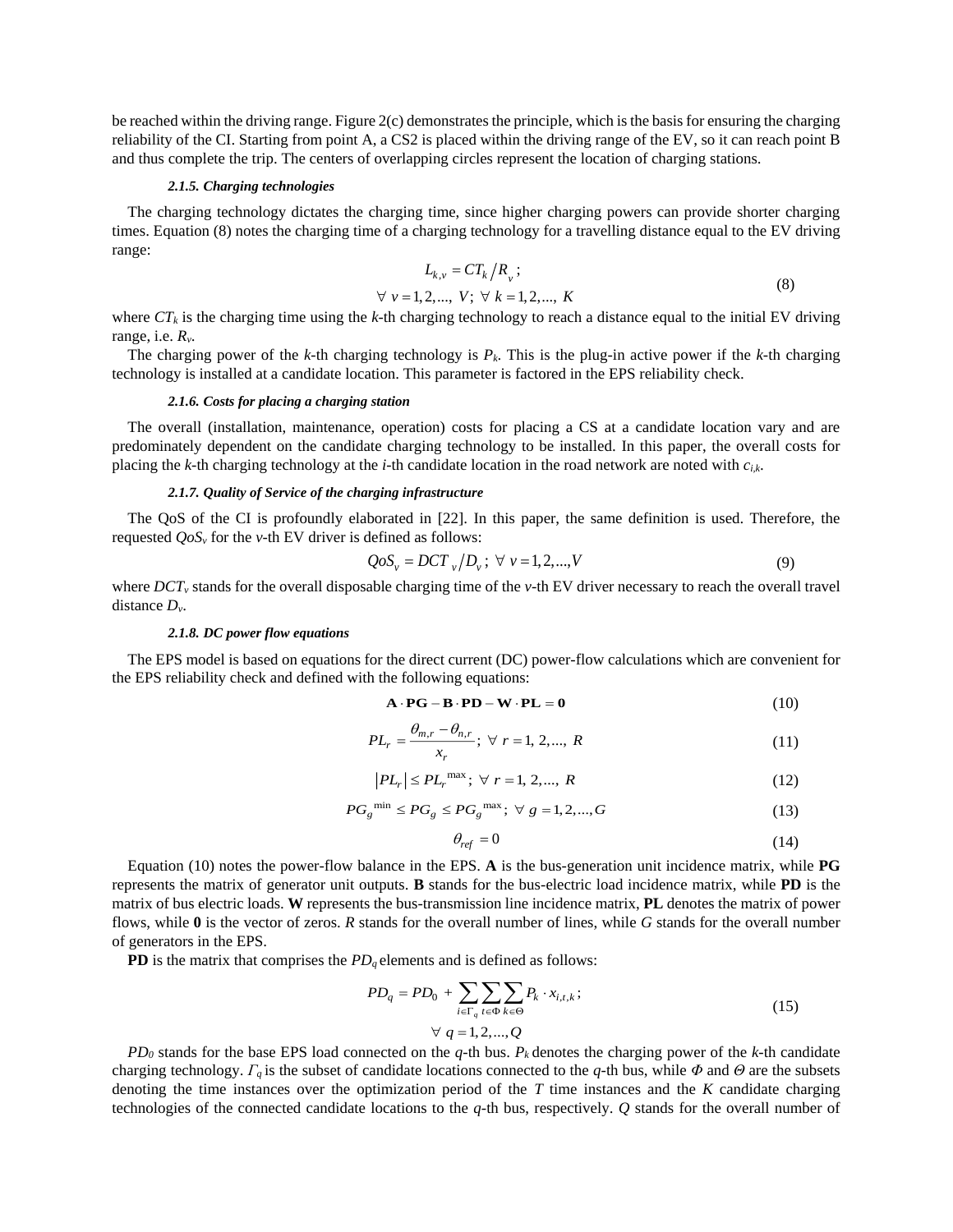busses in the EPS.

In [\(11\),](#page-4-6) the *r*-th line power flow depends on the value of the *r*-th line reactance, *xr*, and the difference of the *m*-th and *n*-th connection bus angles for the *r*-th line, i.e.  $\theta_{mr}$  and  $\theta_{nr}$ , respectively. *R* stands for the overall number of lines in the EPS. The maximum flow value for the *r*-th line or  $PL_r^{max}$  is noted in [\(12\).](#page-4-7) Equatio[n \(13\)](#page-4-8) denotes the maximum limit,  $PG_{g}^{max}$ , and minimum limit,  $PG_{g}^{min}$ , values for the *g*-th generation unit output or  $PG_{g}$ . The value of the reference bus angle is noted i[n \(14\).](#page-4-9)

#### *2.1.9. Lines outage criticality ranking*

<span id="page-5-5"></span>Lines are ranked regarding to their outage criticality, *ICr*, which is determined as ratio of power flow of *r*-th line, *PLr*, and *r*-th line maximal thermal capacity, *PL<sup>r</sup> max* . This is normalization to the maximal line capacity, still, the *r*-th line power flow includes the additional demand required to charge the EVs, as noted in equation [\(15\).](#page-4-10) Thus, if the ratio is near the *r*-th line maximal capacity, i.e. high value of the *ICr*, are critical, since they operate near their maximal limit and hence have higher line outage possibility. In this context, the network operator oversees where additional investing must be done to face the charging demand due to the EVs.

$$
IC_r = \frac{PL_r}{PL_r^{\max}} \ \forall \ r = 1, \ 2, ..., \ R
$$
 (16)

In the final step, a priority list is yielded in decreasing order according to the calculated values of the *IC<sup>r</sup>* of *r*-th line*.* In comparison to the ratio values, the priority list is acquired as follows:

<span id="page-5-6"></span><span id="page-5-1"></span>
$$
IC_h > IC_e > \ldots > IC_u \tag{17}
$$

*IC<sup>h</sup>* represents the *h*-th individual line ratio value exposing that *h*-th line is most critical, and needs to be reconstructed, reinforced etc. *IC<sup>e</sup>* is the next *e*-th line outage criticality ratio value to follow, up until the last *u*-th line of the power network. The sequences of the outage criticality indices i[n \(17\)](#page-5-1) can differ, which depends on the optimal selection layout and the variety of the input data for the optimization model shown in Subsection [2.1.](#page-2-4)

#### <span id="page-5-0"></span>*2.2. Optimal charging stations placement model considering electric power system reliability check*

The objective function presented in [\(18\)](#page-5-2) minimizes the overall costs for placing CSs by applying the *K* charging technologies and *I* points in the road network in an optimization period of the *T* time instances. The  $w_i$  parameter, as shown in [\(4\),](#page-3-3) denotes the traffic flow through a candidate location and represents the importance of the *i*-th candidate location point for placing a CS. As already stated in Subsection [2.1.3,](#page-2-3) the points with higher weight are of higher importance, since a higher traffic flow has a subsequent effect on a higher charging demand. The overall costs for placing the *k*-th charging technology at the *i*-th candidate location are noted with *ci,k*.

<span id="page-5-2"></span>
$$
F = \min_{\Omega} \sum_{t=1}^{T} \sum_{i=1}^{I} \sum_{k=1}^{K} \frac{1}{w_i} \cdot c_{i,k} \cdot x_{i,t,k}
$$
 (18)

The *xi,t,k* is a binary decision variable associated with the *k*-th charging technology to be placed at the *i*-th candidate location point at the *t*-th time instance, while Ω is the overall set of *xi,t,k* optimization variables.

In addition to the EPS reliability check equations, i.e. equations from [\(10\)](#page-4-5) to [\(14\),](#page-4-9) other optimization constraints include:

<span id="page-5-3"></span>
$$
\sum_{i=1}^{I} a_{i,v,j,t} \cdot x_{i,t,k} \ge 1; j = 1, 2, ..., J_{v,t};
$$
  
\n $t = 1, ..., T; v = 1, 2, ..., V; k = 1, 2, ..., K$  (19)

In accordance with the charging reliability principle elaborated in Subsection [2.1.4,](#page-3-0) a constraint in [\(19\)](#page-5-3) is introduced to ensure the charging reliability of a CI by using the  $a_{i,v,j,t}$  coefficient, as presented in  $(7)$ .

<span id="page-5-4"></span>
$$
\sum_{i=1}^{I} \sum_{k=1}^{K} L_{k,v} \cdot x_{i,t,k} \le Q_o S_v;
$$
  
\n
$$
t = 1,...,T; \ v = 1,2,...,V; \ k = 1,2,...,K
$$
\n(20)

The left-hand side of the constraint presented in [\(20\)](#page-5-4) ensures the placement of the *k*-th charging technology at the *i*-th candidate location with a charging time necessary to achieve the EV driver's requested quality of service level or *QoSv*.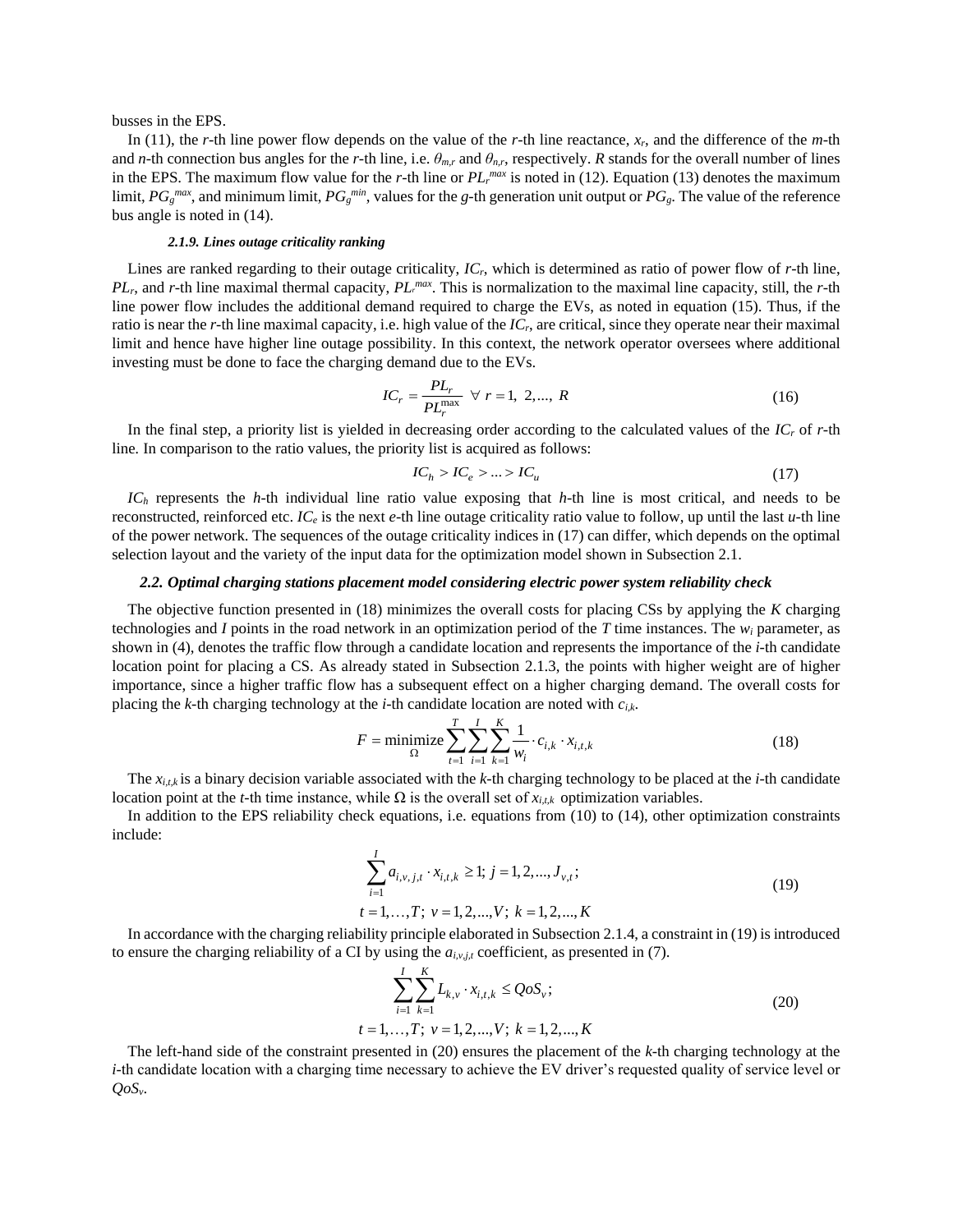$$
x_{i,t+1,k} = x_{i,t,k};
$$
  
\n
$$
t = 1,...,T-1; \quad i = 1,2,...,I; \quad k = 1,2,...,K
$$
\n(21)

The equality constraint presented in [\(21\)](#page-6-1) is applied to obtain the continuity of the *i*-th candidate location decision variable during the optimization period of the *T* time instances and *K* technologies. If the *k*-th candidate charging technology at the *i*-th candidate location is selected at the *t*-th time instance, the selection decision must be committed to the following *t+1* time instance for the observed time period with the *T* time instances and *K* charging technologies:

<span id="page-6-2"></span><span id="page-6-1"></span>
$$
x_{i,t,k} \in \{0,1\}; \ t = 1,2,...,T; \n i = 1,2,..., I; \ k = 1,2,...,K
$$
\n(22)

The constraint presented in [\(22\)](#page-6-2) denotes the binary definition of the *k*-th charging technology installed at the *i*-th candidate location decision variable at the *t*-th time instance, i.e. the binary definition of *I* candidate location points in an optimization period of *T* time instances and *K* charging technologies.

## **3. Numerical Results**

<span id="page-6-0"></span>For the purpose of this paper and to expose its' general applicability, a test road network and the standard six-bus EPS test by *Wood* and *Wollenberg*, [\[27\],](#page-9-6) presented in [Figure 3,](#page-12-0) are used to execute the CSs placement optimization procedure. This case study is made to reveal the concept and the principle used in the presented methodology for optimal locations selection and charging stations placement and, hence, the model with the input data preparation and constraints, can be used to model both road network and power systems of greater size. Explicitly, the discrete and the linear approach are intentionally selected for that purpose, which is in Subsection[s 2.1.1](#page-2-1) - [2.1.9](#page-5-5) and [2.2.](#page-5-0)

The test road network in [Figure 3a](#page-12-0)) consists of  $I = 100$  discrete points, which also represent the candidate locations for placing a CS using different charging technology types. All candidate locations hold a notation from 1 to 100 and are equally distributed at a 100 km distance between two consecutive candidate locations. In addition, [Figure 3a](#page-12-0)) also depicts which bus within the EPS candidate locations are connected to. The test EPS in [Figure 3b](#page-12-0)) includes 11 lines, 6 buses and 3 generators. The data for the test EPS is also shown in [Figure 3b](#page-12-0)). EPS quantities are expressed in p.u, i.e. as a function of a defined base unit quantity, which is 100 MVA.

In this paper, the number of candidate charging technologies to be placed at a candidate location is  $K = 2$ . The first charging technology candidate, i.e.  $k = 1$ , is a *slow charge technology* with charging time  $CT<sub>l</sub> = 240$  minutes, while the second charging technology, i.e.  $k = 2$ , is the *fast charge technology* with charging time  $CT_2 = 20$  minutes. The CSs charging powers or  $P_k$  for the slow charge technology are  $P_l = 0.1$  p.u., while for the fast charge  $P_2 = 0.5$  p.u, respectively.

[Table 1](#page-15-0) shows the mobility behavior of EVs, which is noted with the time instances and the trajectory points of movement of the EVs in the road network. This is made to consider and thus optimally select locations for placing CSs at paths that are in accordance with the mobility behavior of EV users. In this case study, three EVs are considered (column 1), which are driven by the EV users in different time instances (column 2). In the considered optimization period, the first EV user has the most diverse time schedule and the third EV user is the most reserved. Therefore, the EVs movement in the road network or their trajectory (column 3), can be noted based on EV users' different habits and transportation needs. The longest and the shortest trajectory noted by its individual trajectory points, stands for the first EV user at  $1<sup>st</sup>$  and  $12<sup>th</sup>$  time instance, respectively.

The investment costs for the candidate locations with regard to the *slow charge technology* are varying between 10,000 € and 100,000 €, while for the *fast charge technology* between 100,000 € and 1,000,000 €. The related traffic load weights are calculated b[y \(4\)](#page-3-3) based on the EV trajectories shown in [Table 1.](#page-15-0)

This paper considers two models: a model without the EPS reliability check (reference) and a model with the EPS reliability check (improved). By comparing the two models, the goal is to examine the impact of incorporating the EPS reliability check on the optimal CSs placement layout and the overall CI placement costs. The comparison is made for three different cases of the value of the *QoS<sup>v</sup>* (cases **1**-**3**) and EV driving and EV driving ranges (cases **I-III**), as presented in [Table 2.](#page-15-1)

The first case (case 1) of  $QoS<sub>v</sub>$  considers that the EV driver has a very short disposable charging time, as presented by the low value of the  $O_0S_v$  index. A low disposable charging time of the EV driver can be considered as a significant reflection of being in a hurry or having limited time at their disposal, e.g. late for work, meeting, etc.

The second case (case 2) considers a higher disposable charging time, while case 3 considers an example where the EV user has a very long waiting time at their disposal for battery charging and thus reflects that there are no restrictions regarding their on-time arrival.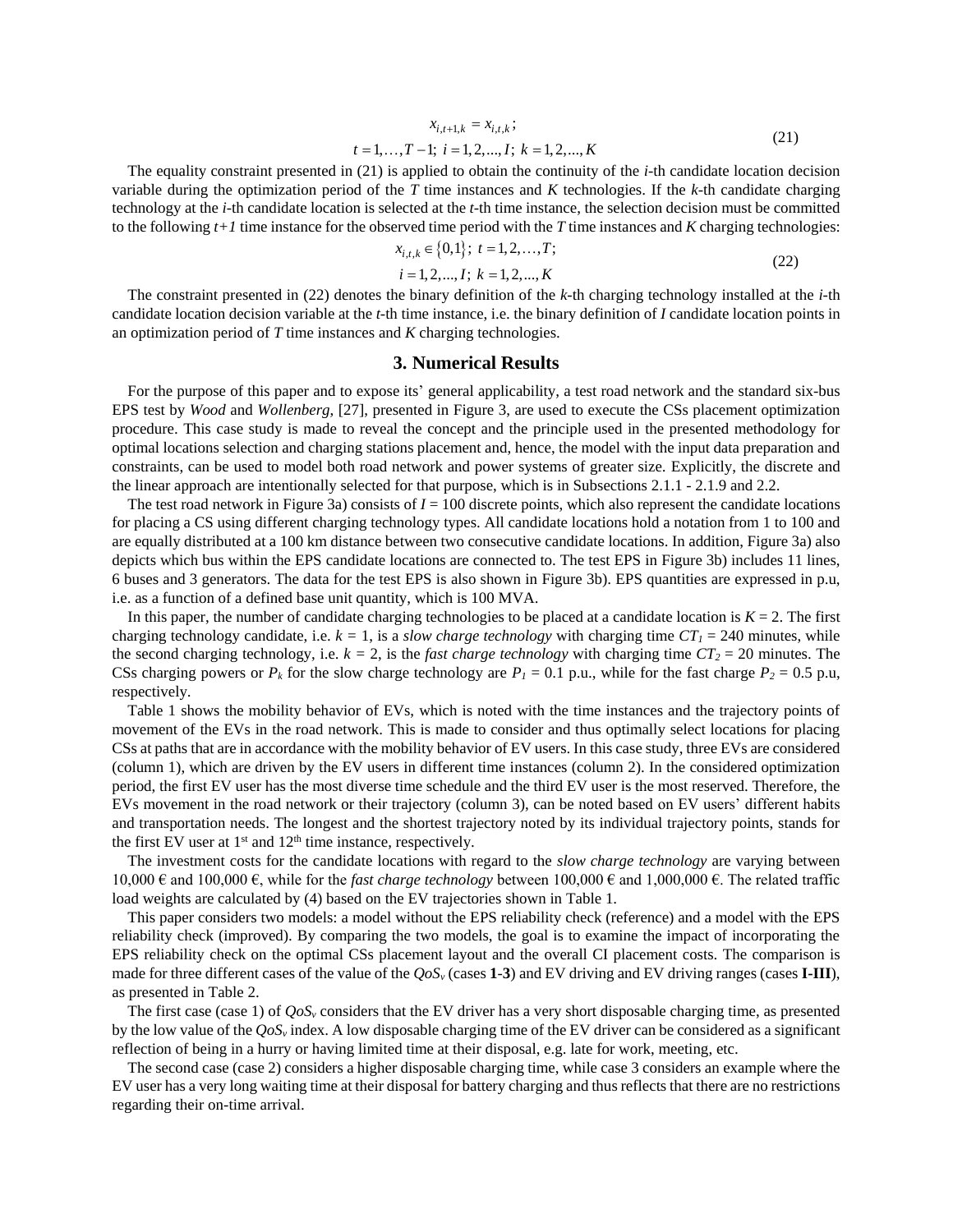The  $R_\nu$  is also equal for all EV drivers and the three cases involving a different driving range are explored. To obtain the difference in the comparison models, an optimization execution analysis is conducted for all combinations of individual cases involving the EV driving range and the *QoS* (cases 1.**I**…3.**III**).

[Table 2](#page-15-1) shows the optimization results for the three different cases and ranges, for the models without and with the EPS reliability check. The  $\Delta_F$  value corresponds to the difference in the overall CI placement costs. A comparison of results calculated as the  $\Delta_F$  and presented in [Table 2](#page-15-1) shows that the CI placement costs for the model with the EPS reliability check (*F'*) are higher in comparison with the model without the EPS reliability check (*F*) due to the new constraints added for the EPS limitations and keeping the power flow balance. The highest difference in the value of placement costs can be observed in the case involving the shortest driving range and low values of the *QoS,* since more CSs with faster charging times need to be placed.

The models' comparison is further made for the different values of the EV driving range by constantly increasing the value of the *QoSv,* as shown in [Figure 4.](#page-13-0) The initial value of the *QoS* is equal for all EV drivers and starts at 10 min/100 km, after which it is constantly increasing with step 5 min/100 km.

As shown by the comparison curves in [Figure 4,](#page-13-0) the incorporation of the EPS reliability check contributes to increasing the overall CI placement costs for all observed cases. [Table 3](#page-15-2) acknowledges the difference in the optimal CSs placement location selection for the models without/with the EPS reliability check, respectively. [Table 3,](#page-15-2) column 1, lists the case numbers elaborated in [Table 2](#page-15-1) with respect to the different values of the QoS and driving range. Case numbers I, II and III note the different values taken for the driving range, 200 km, 400 km and 500 km, respectively. For the case numbers 1, 2 and 3 the values of the QoS are increasing respectively, to note the higher value of the disposable charging times of EV users for their planned trips. [Table 3,](#page-15-2) column 3 (row-wise), notes the selected locations and column 4 (row-wise) the overall number of selected locations, for the individual case number and used model shown in columns 1 and 2. Columns 3 and 4 can serve to expose or detect, how the additional EPS reliability check constraints impact the change in the optimal CSs location selection and overall number of CSs for the studied case. We provide also a graphical example showing the changed and unchanged optimal CSs location selection for the two models in case 1.**III** is presented in [Figure 5.](#page-14-0)

Regarding [Figure 5,](#page-14-0) the optimal locations which are selected in the optimal solution by applying the model without the EPS reliability check and are not selected in the optimal solution by applying the model with the EPS reliability check are considered as changed. Otherwise, an optimal location is considered unchanged, if it is selected in both optimal location selection solutions. In [Figure 5,](#page-14-0) optimal locations no. 14, 16, 42, 92 and 96 remain unchanged, while others, such as number 6, 8, 20, 22, 33, 34, 38, 40, 58, 64, 70, 74, 75 and 78, change.

[Table 4](#page-16-0) gives a comparison of the lines power flows in the base (column 2) and newly derived states of the EPS (columns 3 - 11) due to the integration of the CSs. Column 1 notes the *r*-th line, column 12 notes the maximum capacity of *r*-th line and column 13, the mean value of the lines' power flow. Lines are ranked regarding to their outage criticality,  $IC_r$ , column 14, as shown in equation [\(16\)](#page-5-6) and [\(17\).](#page-5-1) To expose which lines are most critical with regards to all the optimization cases, *IC<sup>r</sup>* is determined as ratio of their mean power flow value for all cases and their maximal capacity. Therefore, lines having the highest  $IC<sub>r</sub>$  are critical, since they operate near their maximal limit and hence have higher line outage possibility. Results show (column 14), that lines 1, 8, 3, 6, 2, 7, 5 and 9 are critical, since on average they operate near the maximal capacity, lines 10, 4 and 11 are not critical.

[Figure 6](#page-14-1) shows an example of the  $F'$  vs.  $PL<sup>max</sup>$  dependency, for the case of equal increase of the initial lines capacity. At 0 p.u., the lines' maximum capacity is equal to their initial and at 1 p.u., their capacity is doubled. For the input data of the case 1.I, *F'*, starts at 59,679,500  $\epsilon$  and decreases as the lines capacities increase. This is due to the fact of relaxing the new constrains of the EPS reliability check regarding the power flow balance and operational limitations of the EPS elements to satisfy the objective function on minimizing the CI placement costs. The constant part of the curve of *F'*, means that, even though the capacity of the lines is increased, the optimization model perceives the criterion on EPS reliability check as shown in Subsection [2.1.4.](#page-3-0)

## **4. Conclusions**

<span id="page-7-0"></span>This paper proposes a optimization model for charging infrastructure planning by involving an electric power system reliability check based on the DC power flow. The constraints include also the charging reliability principle to exceed the mobility range limitation of the electric-drive vehicles and to accommodate the required quality of service by the users. The charging reliability principle is defined as a selection of at least one candidate location within the driving range of an electric vehicle and is included to enforce unlimited mobility for the electric-drive vehicles. The quality of service of the charging infrastructure is considering as the disposable charging time required for electric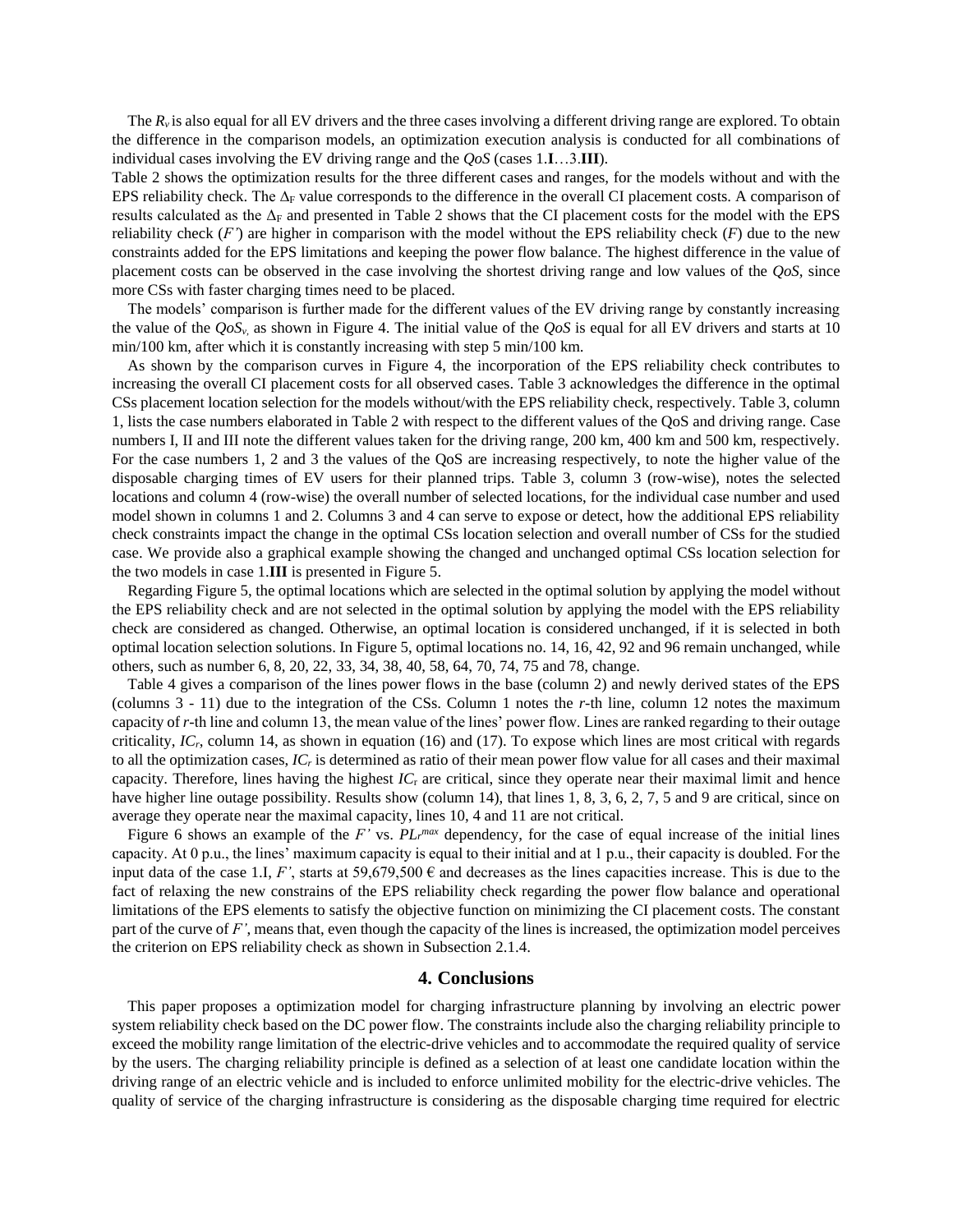vehicle users to reach the overall travel distance. Placing faster-charging technology types costs more, however the charging time is shorter. The effectiveness of the proposed formulation is demonstrated by a case study involving a test road network and a test six-bus electric power system for different driving ranges and required quality of service levels. Two optimization models are compared in each of the cases in order to indicate the significance of the electric power system reliability check which considers the network elements' limitation and the generation-demand balance in the power network. Numeric results show which locations remain unchanged and which change due to additional constraints incorporated in the calculations. The model with the electric power system reliability check shows a different selection solution of optimal locations and higher overall placement costs in comparison with the model without the electric power system reliability check, due to the additional constraints. Further comparisons are made by constantly increasing the required quality of service and applying different values of the driving range. Still, the overall placement costs for the model with the incorporated reliability check remain higher. An outage criticality ranking list is yield, which is valuable for the network operators to acknowledge where to reinforce or reconstruct the power network to face the increasing adoption of electric-drive vehicles in the long therm. This paper represents a solid basis for future work that will consider the employment of linearized approaches for running the electric power system reliability check based on the AC power flow calculation.

## **5. References**

- <span id="page-8-0"></span>[1] Carlsson, F., & Johansson-Stenman, O. (2003). Costs and benefits of electric vehicles. *Journal of Transport Economics and Policy (JTEP)*, *37*(1), 1-28.
- <span id="page-8-1"></span>[2] Bozbas, K. (2008). Biodiesel as an alternative motor fuel: production and policies in the European Union. *Renewable and Sustainable Energy Reviews*, *12*(2), 542-552.
- <span id="page-8-2"></span>[3] Nykvist, B., & Nilsson, M. (2015). Rapidly falling costs of battery packs for electric vehicles. *nature climate change*, *5*(4), 329.
- <span id="page-8-3"></span>[4] He, F., Wu, D., Yin, Y., & Guan, Y. (2013). Optimal deployment of public charging stations for plug-in hybrid electric vehicles. *Transportation Research Part B: Methodological*, *47*, 87-101.
- [5] Sadeghi-Barzani, P., Rajabi-Ghahnavieh, A., & Kazemi-Karegar, H. (2014). Optimal fast charging station placing and sizing. *Applied Energy*, *125*, 289-299.
- [6] Dong, X., Mu, Y., Jia, H., Wu, J., & Yu, X. (2016). Planning of fast EV charging stations on a round freeway. *IEEE Transactions on Sustainable Energy*, *7*(4), 1452-1461.
- <span id="page-8-4"></span>[7] Ye Tao, Miaohua Huang, LanYang: "Data-driven optimized layout of battery electric vehicle charging infrastructure", Energy, Vol. 150, pp. 735 - 744, 2018.
- <span id="page-8-5"></span>[8] Dharmakeerthi. C. H., Nadarajah Mithulananthan, & T. K. Saha. "Modelling and planning of EV fast charging station in power grid." *Power and Energy Society General Meeting. 2012 IEEE*. IEEE. 2012.
- <span id="page-8-6"></span>[9] Dharmakeerthi. C. H., N. Mithulananthan, & T. K. Saha. "Planning of electric vehicle charging infrastructure." *Power and Energy Society General Meeting (PES). 2013 IEEE*. IEEE. 2013.
- <span id="page-8-7"></span>[10] Katrin Seddig, Patrick Jochem, Wolf Fichtner: "Integrating renewable energy sources by electric vehicle fleets under uncertainty", Energy, Vol. 141, pp. 2145 - 2153, 2018.
- <span id="page-8-8"></span>[11] Philipp Hanemann, ThomasBruckner: "Effects of electric vehicles on the spot market price", Energy, Vol. 162, pp. 255 - 266, 2018.
- <span id="page-8-9"></span>[12] Abhishek Awasthi, Karthikeyan Venkitusamy, Sanjeevikumar Padmanaban, Rajasekar Selvamuthukumaran, Frede Blaabjerg, Asheesh K.Singh: "Optimal planning of electric vehicle charging station at the distribution system using hybrid optimization algorithm", Energy, Vol. 133, pp. 70 - 78, 2017.
- <span id="page-8-10"></span>[13] Božič, D., & Pantoš, M. (2015). Impact of electric-drive vehicles on power system reliability. *Energy*, *83*, 511-520.
- <span id="page-8-11"></span>[14] Le Floch, C., Belletti, F., Saxena, S., Bayen, A. M., & Moura, S. (2015, December). Distributed optimal charging of electric vehicles for demand response and load shaping. In *Decision and Control (CDC), 2015 IEEE 54th Annual Conference on* (pp. 6570-6576). IEEE.
- [15] Erol-Kantarci. Melike, Jahangir H. Sarker, & Hussein T. Mouftah. "Quality of service in plug-in electric vehicle charging infrastructure." *Electric Vehicle Conference (IEVC). 2012 IEEE International*. IEEE. 2012.
- <span id="page-8-13"></span>[16] Christopher G. Hoehne, Mikhail V. Chester: "Optimizing plug-in electric vehicle and vehicle-to-grid charge scheduling to minimize carbon emissions", Energy, Vol. 115, Part 1, pp. 646 - 657, 2016.
- <span id="page-8-12"></span>[17] Chynoweth. Joshua. et al. "Smart electric vehicle charging infrastructure overview." *Innovative Smart Grid Technologies Conference (ISGT). 2014 IEEE PES*. IEEE. 2014.
- <span id="page-8-14"></span>[18] Xu. Zhiwei. et al. "A hierarchical framework for coordinated charging of plug-in electric vehicles in China." *IEEE Transactions on Smart Grid* 7.1 (2016): 428-438.
- <span id="page-8-15"></span>[19] Yao, W., Zhao, J., Wen, F., Dong, Z., Xue, Y., Xu, Y., & Meng, K. (2014). A multi-objective collaborative planning strategy for integrated power distribution and electric vehicle charging systems. *IEEE Transactions on Power Systems*, *29*(4), 1811-1821.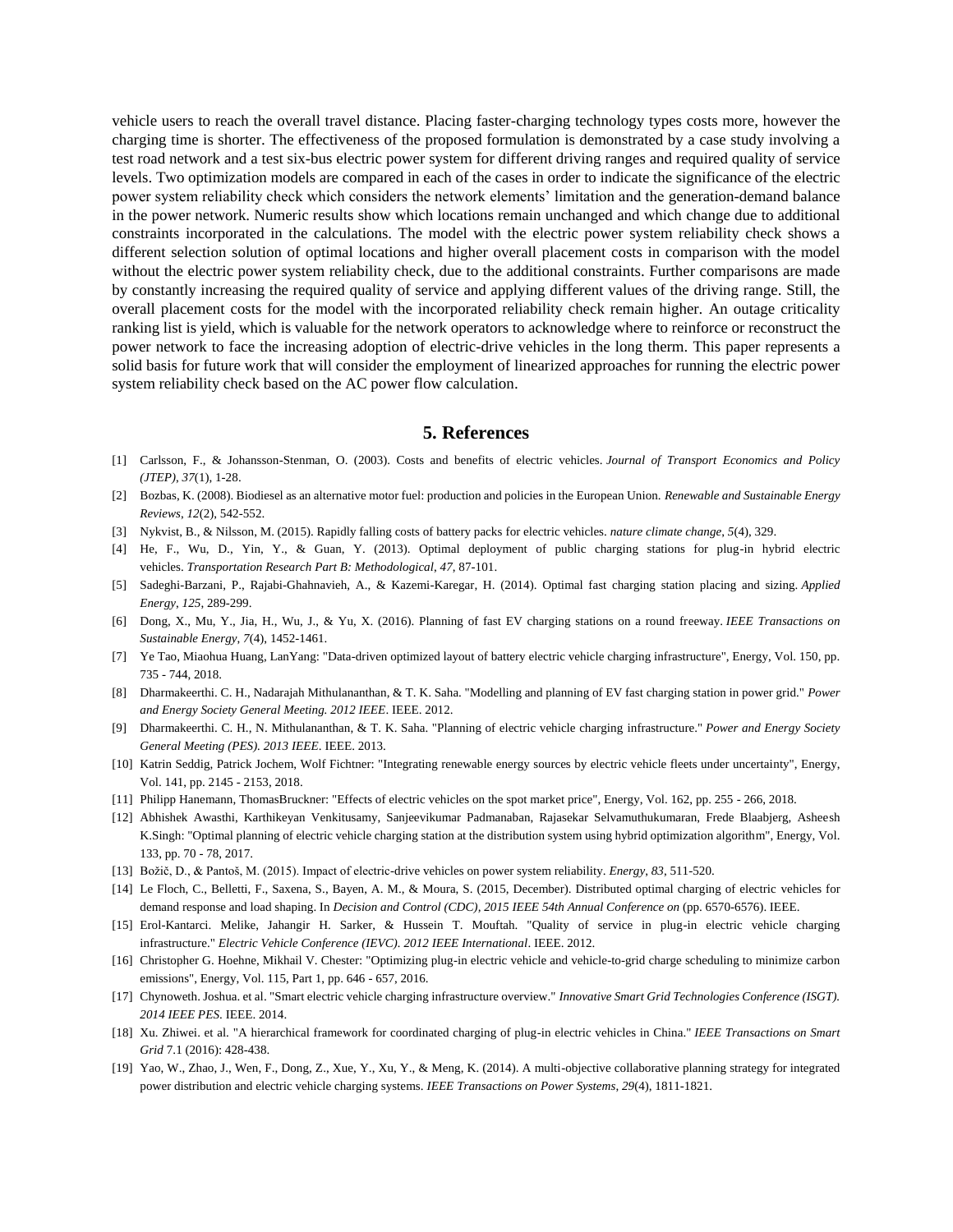- [20] Zhang, H., Moura, S., Hu, Z., & Song, Y. (2016). PEV Fast-Charging Station Siting and Sizing on Coupled Transportation and Power Networks. *IEEE Transactions on Smart Grid*.
- <span id="page-9-0"></span>[21] Zhang, H., Moura, S. J., Hu, Z., Qi, W., & Song, Y. (2017). A Second Order Cone Programming Model for Planning PEV Fast-Charging Stations. *IEEE Transactions on Power Systems*.
- <span id="page-9-1"></span>[22] Davidov, S., & Pantoš, M. (2017). Planning of electric vehicle infrastructure based on charging reliability and quality of service. *Energy*, *118*, 1156-1167.
- <span id="page-9-2"></span>[23] Becker, T. A., Sidhu, I., & Tenderich, B. (2009). Electric vehicles in the United States: a new model with forecasts to 2030. *Center for Entrepreneurship and Technology, University of California, Berkeley*, *24*.
- <span id="page-9-3"></span>[24] Davidov, S., & Pantoš, M. (2017). Stochastic expansion planning of the electric-drive vehicle charging infrastructure. *Energy*, *141*, 189-201.
- <span id="page-9-4"></span>[25] Danielsson P-E. Euclidean distance mapping. Comput Graph image Process 1980; 14:227-48.
- <span id="page-9-5"></span>[26] Rodgers, L., Wilhelm, E., & Frey, D. (2013, August). Conventional and novel methods for estimating an electric vehicle's "distance to empty". In *Proc. of the ASME 2013 International Conference on Advanced Vehicle Technologies*.
- <span id="page-9-6"></span>[27] Wood. Allen J., & Bruce F. Wollenberg. *Power generation operation and control*. John Wiley & Sons. 2012.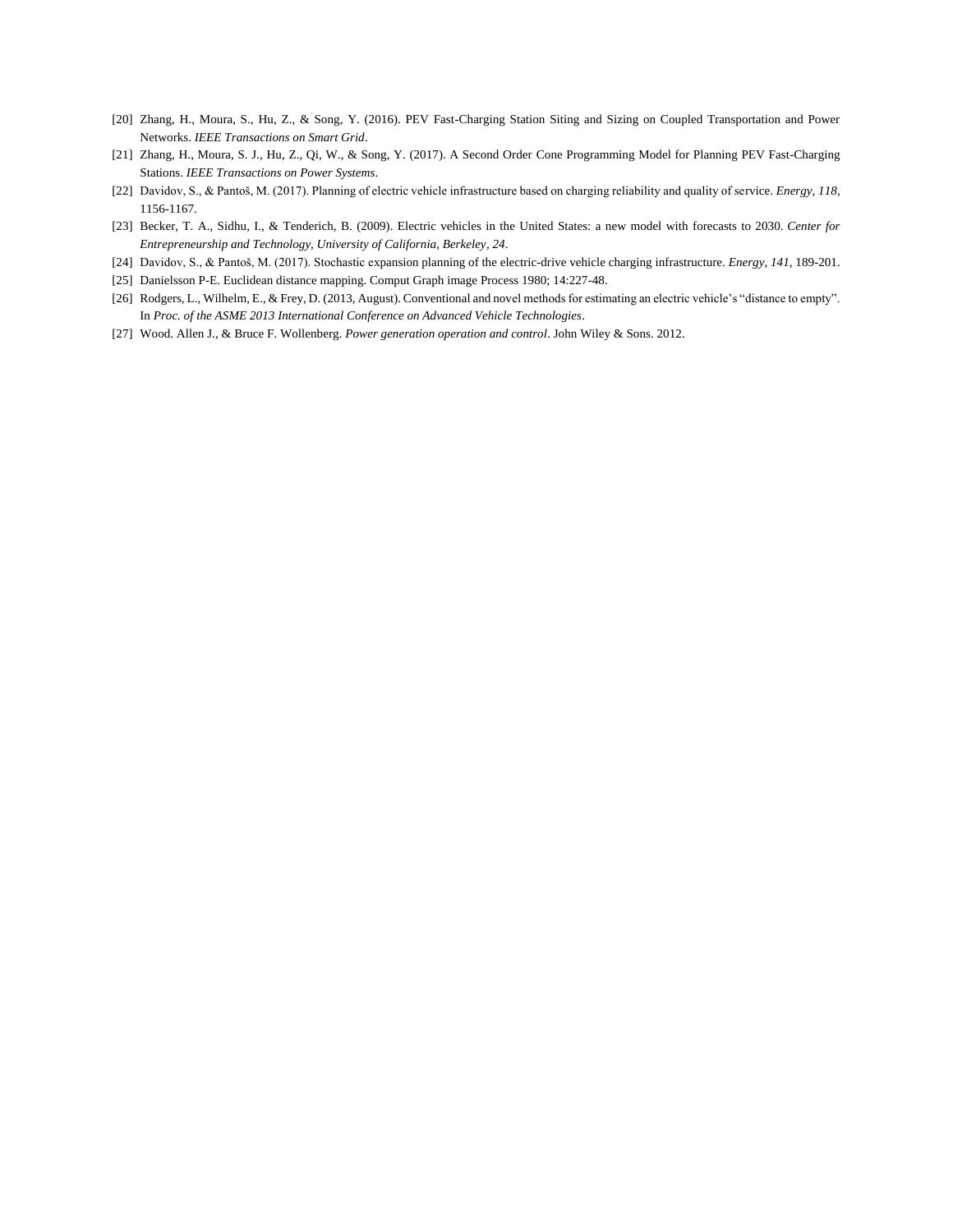# **Figure Captions**

[Figure 1 Flow-chart presenting the optimal CSs placement planning procedure with the EPS](#page-11-0)  [reliability check](#page-11-0)

[Figure 2 Charging reliability criterion](#page-11-1)

[Figure 3 Test road network and bus connections of candidate locations; b\) Test EPS with data,](#page-12-0)  [\[22\]](#page-12-0)

Figure 4 Required  $QoS_v$  vs placement costs for different EV ranges: a) without the EPS reliability [check b\) with the EPS reliability check](#page-13-0)

[Figure 5 Changed and unchanged optimal locations for the models without/with the EPS reliability](#page-14-0)  [check for](#page-14-0) case 1.**III**.

[Figure 6 Dependency between the increased initial lines capacity and the charging infrastructure](#page-14-1)  [placement cost,](#page-14-1) *F'*

# **Table Captions**

[Table 1 EV trajectories at specific time instances to note EV's mobility behavior](#page-15-0)

[Table 2 Comparison of CI costs as a function of the](#page-15-1) *QoS<sup>v</sup>* and *R<sup>v</sup>* for the models without/with the [EPS reliability check \(](#page-15-1)*F* and *F'*), respectively

[Table 3 Number of CS and selected locations as a function of the](#page-15-2) *QoS<sup>v</sup>* and *R<sup>v</sup>*

[Table 4 Comparison of lines power flows and descending ranking of lines according to their outage](#page-16-0)  [criticality](#page-16-0)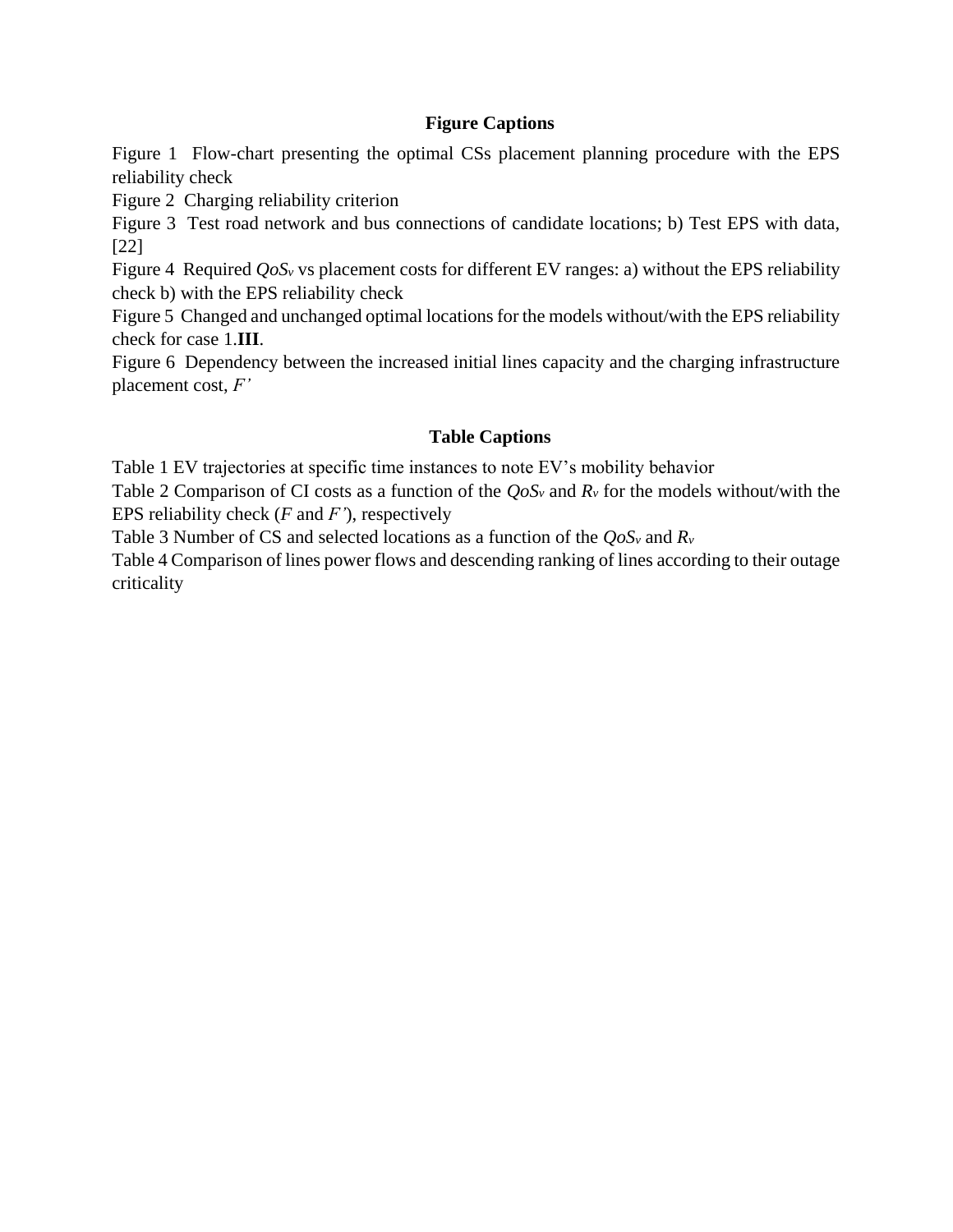

<span id="page-11-0"></span>Figure 1 Flow-chart presenting the optimal CSs placement planning procedure with the EPS reliability check



<span id="page-11-1"></span>Figure 2 Charging reliability criterion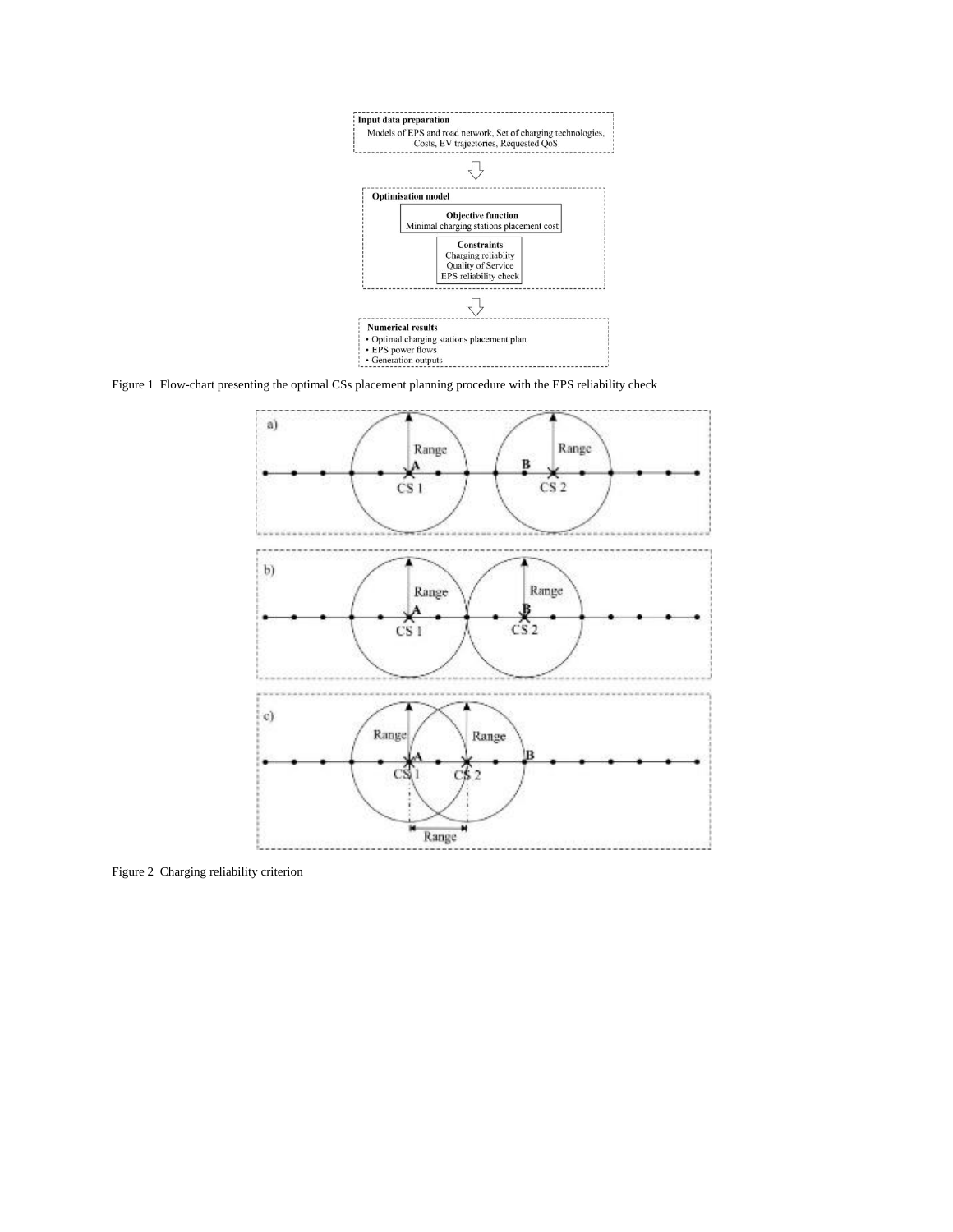

<span id="page-12-0"></span>Figure 3 Test road network and bus connections of candidate locations; b) Test EPS with data[, \[27\]](#page-9-6)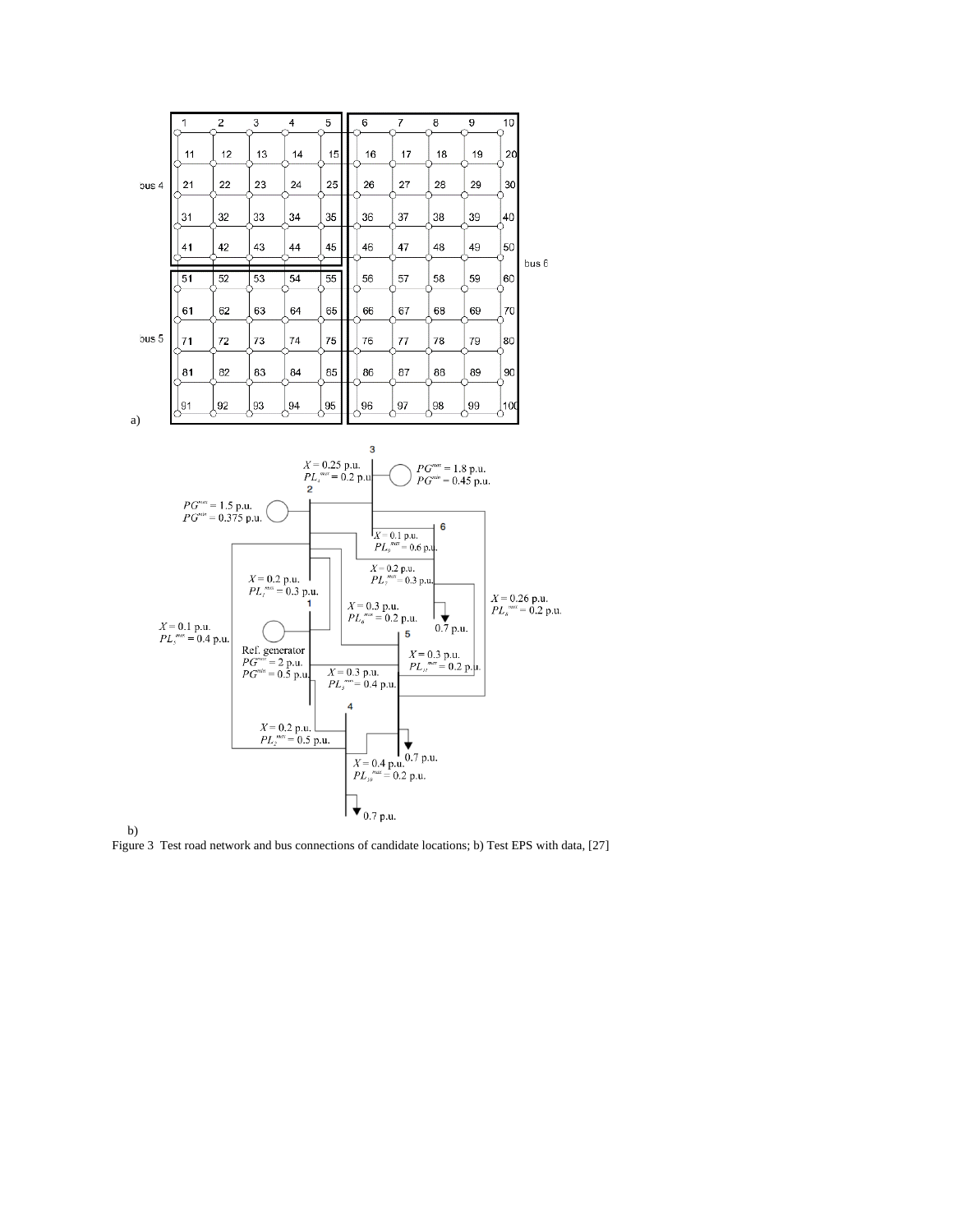

<span id="page-13-0"></span>Figure 4 Required  $QoS_v$  vs placement costs for different EV ranges: a) without the EPS reliability check b) with the EPS reliability check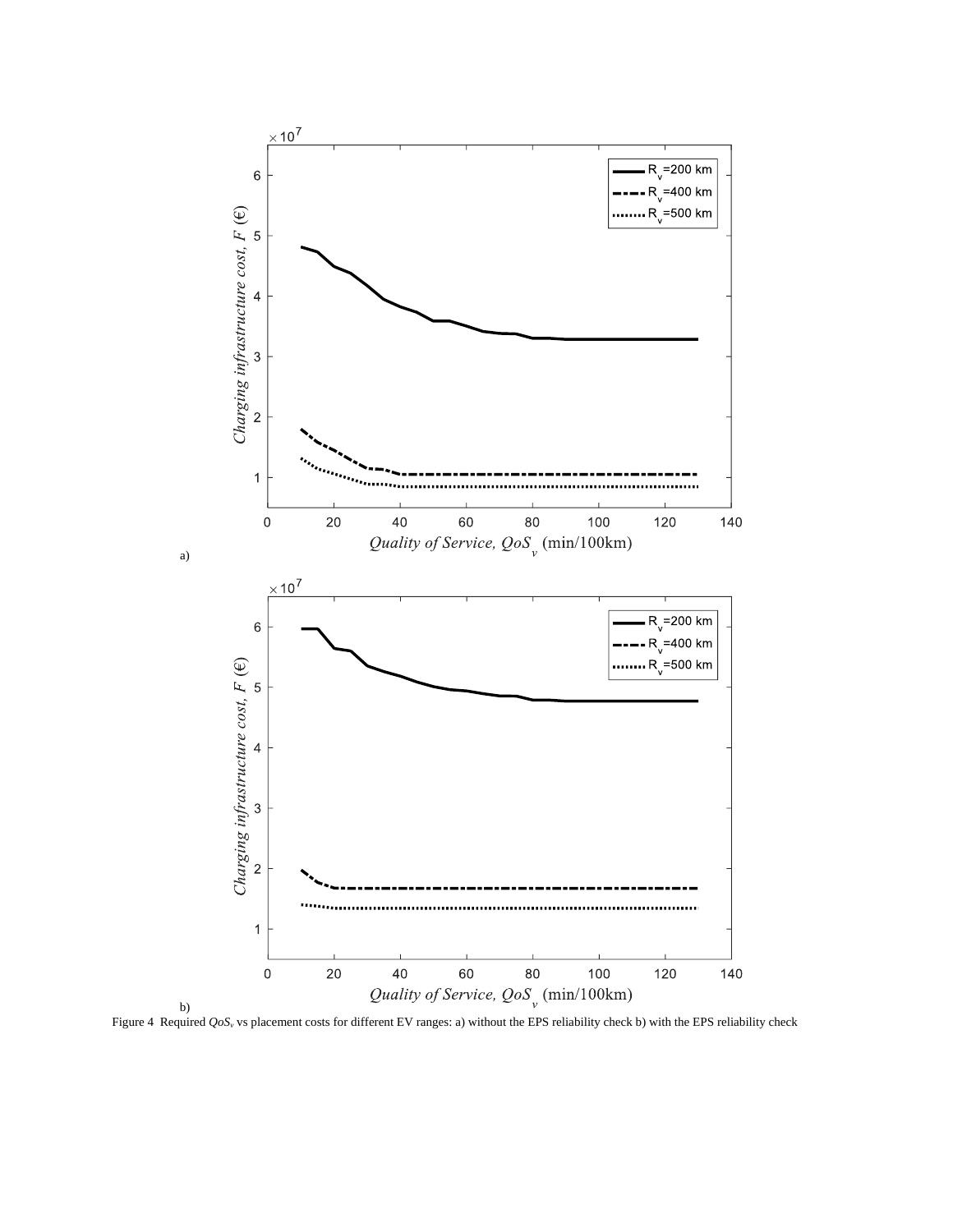

<span id="page-14-0"></span>



<span id="page-14-1"></span>Figure 6 Dependency between the increased initial lines capacity and the charging infrastructure placement cost, *F'*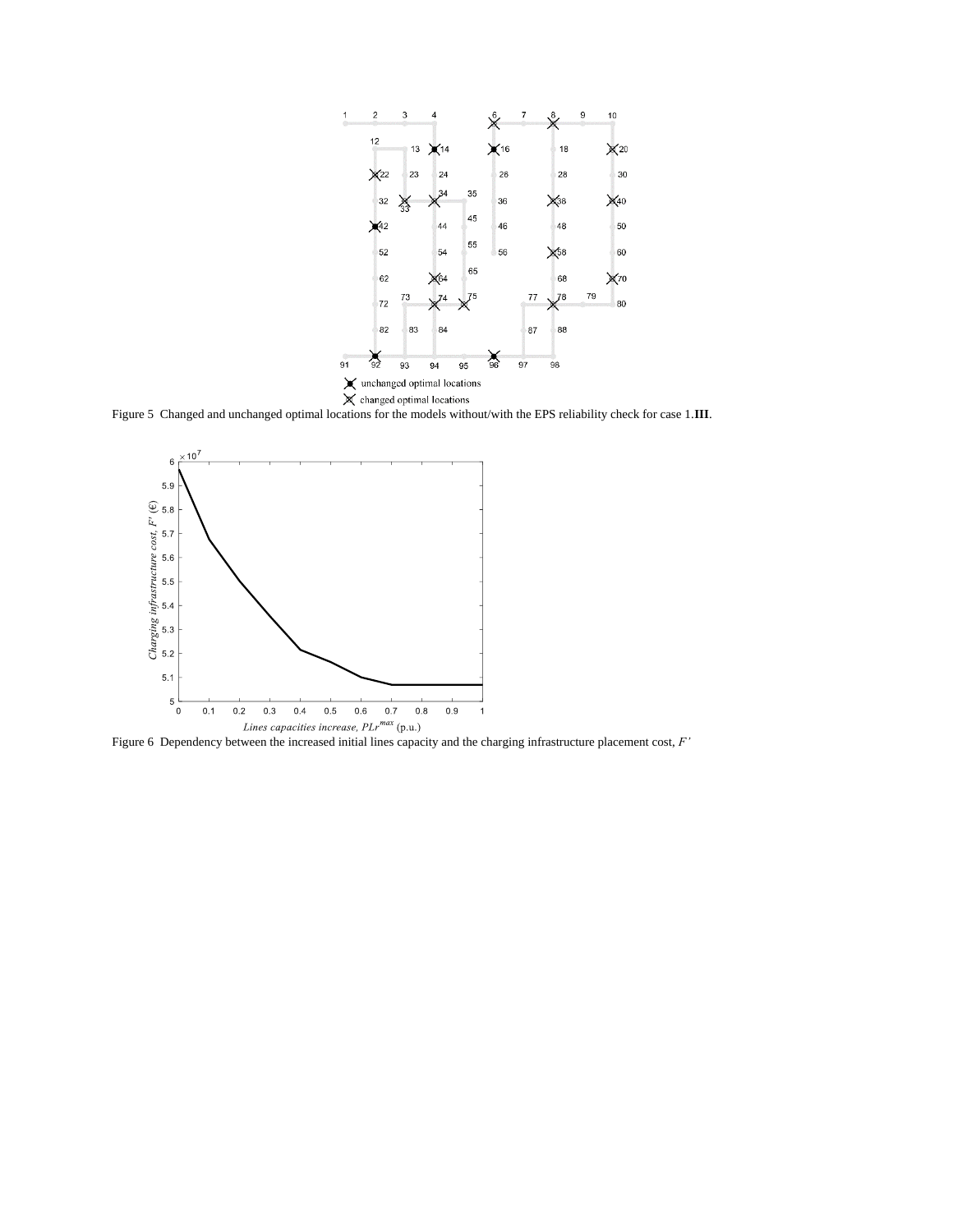<span id="page-15-0"></span>Table 1 EV trajectories at specific time instances to note EV's mobility behavior

| EV           | Time<br>instance | Trajectory                            |
|--------------|------------------|---------------------------------------|
|              | $t=1$            | 1 2 3 4 14 24 34 44 54 64 74 84 94 95 |
|              | $t=8$            | 95 96 97 87 77                        |
| $\mathbf{1}$ | $t=12$           | 77 78 79 80                           |
|              | $t=16$           | 80 70 60 50 40 30 20 10 9 8 7 6       |
|              | $t=22$           | 6 16 26 36 46 56                      |
|              | $t=1$            | 22 32 42 52 62 72 82 92 93 83 73      |
| $\mathbf{2}$ | $t = 15$         | 73 74 75 65 55                        |
|              | $t=21$           | 55 45 35 34 33 23 13 12 22            |
| 3            | $t=8$            | 8 18 28 38 48 58 68 78 88 98          |
|              | $t=17$           | 98 97 96 95 94 93 92 91               |

<span id="page-15-1"></span>

| Table 2 Comparison of CI costs as a function of the $QoS_v$ and $R_v$ for the models without/with the EPS reliability check (F and F'), respectively |  |
|------------------------------------------------------------------------------------------------------------------------------------------------------|--|
|------------------------------------------------------------------------------------------------------------------------------------------------------|--|

|              |                |                         |                 |                                                                 |                         | $\mathbf{I}$    |                                                                        | Ш                       |                 |                                                               |  |
|--------------|----------------|-------------------------|-----------------|-----------------------------------------------------------------|-------------------------|-----------------|------------------------------------------------------------------------|-------------------------|-----------------|---------------------------------------------------------------|--|
| Case<br>No.  | EV<br>driver   | $QoS_v$<br>(min/100 km) | $R_{v}$<br>(km) | $(\epsilon)$                                                    | $QoS_v$<br>(min/100 km) | $R_{v}$<br>(km) | $(\epsilon)$                                                           | $QoS_v$<br>(min/100 km) | $R_{v}$<br>(km) | $(\epsilon)$                                                  |  |
|              |                | 10                      |                 | F: 48,403,000<br>F: 59,679,500<br>$\Delta$ F: 11,276,500        | 9                       | 400             | F: 18,157,000<br>$F$ : 20,889,500<br>$\Delta$ F: 2,732,500             | 6                       | 500             | F: 13,328,000<br>$F$ : 16,409,000                             |  |
| $\mathbf{1}$ | 2              | 11                      |                 |                                                                 | 5                       |                 |                                                                        | $\overline{4}$          |                 |                                                               |  |
|              | 3              | 12                      | 200             |                                                                 |                         |                 |                                                                        |                         |                 | $\Delta$ F: 3,081,000                                         |  |
| $\mathbf{2}$ |                | 42                      |                 | F: 38,140,500<br>F: 52,077,500<br>$\Delta_{\rm F}$ : 13,937,000 | 35                      |                 | F: 11,295,500<br>$F$ : 16,730,500<br>$\Delta$ <sub>F</sub> : 5,435,000 | 25                      |                 | F: 9,349,500<br>F: 13,438,500<br>$\Delta_{\rm F}$ : 4,089,000 |  |
|              | $\overline{2}$ | 45                      |                 |                                                                 | 38                      |                 |                                                                        | 33                      |                 |                                                               |  |
|              | 3              | 34                      |                 |                                                                 | 26                      |                 |                                                                        | 24                      |                 |                                                               |  |
| 3            |                | 130                     |                 | F: 32,856,000<br>F: 47,709,000<br>$\Delta_{\rm F}$ :14,853,000  | 70                      |                 | F: 10,500,000<br>$F$ : 16,730,500<br>$\Delta$ F: 6,230,500             | 51                      |                 | F: 8,472,000<br>F: 13,438,500<br>$\Delta_{\rm F}$ : 4,966,500 |  |
|              | 2              | 121                     |                 |                                                                 | 60                      |                 |                                                                        | 83                      |                 |                                                               |  |
|              | 3              | 117                     |                 |                                                                 | 50                      |                 |                                                                        | 65                      |                 |                                                               |  |

<span id="page-15-2"></span>Table 3 Number of CS and selected locations as a function of the *QoS<sup>v</sup>* and *R<sup>v</sup>*

|                  |       | Selected locations                                                                                  |    |  |  |  |  |  |
|------------------|-------|-----------------------------------------------------------------------------------------------------|----|--|--|--|--|--|
| Case No.         | Model |                                                                                                     |    |  |  |  |  |  |
|                  |       |                                                                                                     |    |  |  |  |  |  |
| $1.\mathbf{I}$   | Ref.  | 2 3 6 8 10 13 14 18 22 26 30 33 34 38 42 45 46 50 52 54 55 58 70 72 74 75 78 80 83 87 92 94 96 98   | 34 |  |  |  |  |  |
|                  | Imp.  | 2 3 6 7 9 13 14 18 20 22 26 33 34 38 40 42 45 46 50 52 54 55 58 70 72 74 75 78 80 83 87 92 94 96 98 | 35 |  |  |  |  |  |
| $2.\mathbf{I}$   | Ref.  | 1 3 6 8 10 12 14 18 22 23 26 30 34 38 42 45 46 50 52 54 55 58 70 72 74 75 78 80 83 87 92 94 96 98   | 34 |  |  |  |  |  |
|                  | Imp.  | 2 3 6 8 10 13 14 18 22 26 30 33 34 38 42 45 46 50 52 54 55 58 70 72 74 75 78 80 83 87 92 94 96 98   | 34 |  |  |  |  |  |
| 3.I              | Ref.  | 1 3 6 8 10 12 14 18 22 23 26 30 34 38 42 45 46 50 52 54 55 58 70 72 74 75 78 80 83 87 92 94 96 98   | 34 |  |  |  |  |  |
|                  | Imp.  | 2 3 6 8 10 13 14 18 22 26 30 33 34 38 42 45 46 50 52 54 55 58 70 72 74 75 78 80 83 87 92 94 96 98   | 34 |  |  |  |  |  |
| $1.\mathbf{II}$  | Ref.  | 3 8 12 20 26 34 38 50 52 74 78 92 96                                                                | 13 |  |  |  |  |  |
|                  | Imp.  | 3 6 10 22 26 33 34 38 50 52 74 78 92 96                                                             | 14 |  |  |  |  |  |
| $2.\mathbf{II}$  | Ref.  | 3 8 12 26 30 34 38 42 70 74 78 82 93 96                                                             | 14 |  |  |  |  |  |
|                  | Imp.  | 38222630333438527074789296                                                                          | 14 |  |  |  |  |  |
| $3.\mathbf{II}$  | Ref.  | 3 8 12 26 30 34 38 42 70 74 78 82 93 97                                                             | 14 |  |  |  |  |  |
|                  | Imp.  | 38222630333438527074789296                                                                          | 14 |  |  |  |  |  |
| $1.$ III         | Ref.  | 8 14 16 22 34 40 42 58 74 92 96                                                                     | 11 |  |  |  |  |  |
|                  | Imp.  | 6 14 16 20 33 38 42 64 70 75 78 92 96                                                               | 13 |  |  |  |  |  |
| 2.III            | Ref.  | 3 8 16 22 34 40 42 58 74 92 96                                                                      | 11 |  |  |  |  |  |
|                  | Imp.  | 8 14 16 33 38 40 42 64 75 78 92 96                                                                  | 12 |  |  |  |  |  |
|                  | Ref.  | 3816223438404274789297                                                                              | 12 |  |  |  |  |  |
| $3.\mathbf{III}$ | Imp.  | 8 14 16 33 38 40 42 64 75 78 92 96                                                                  | 12 |  |  |  |  |  |